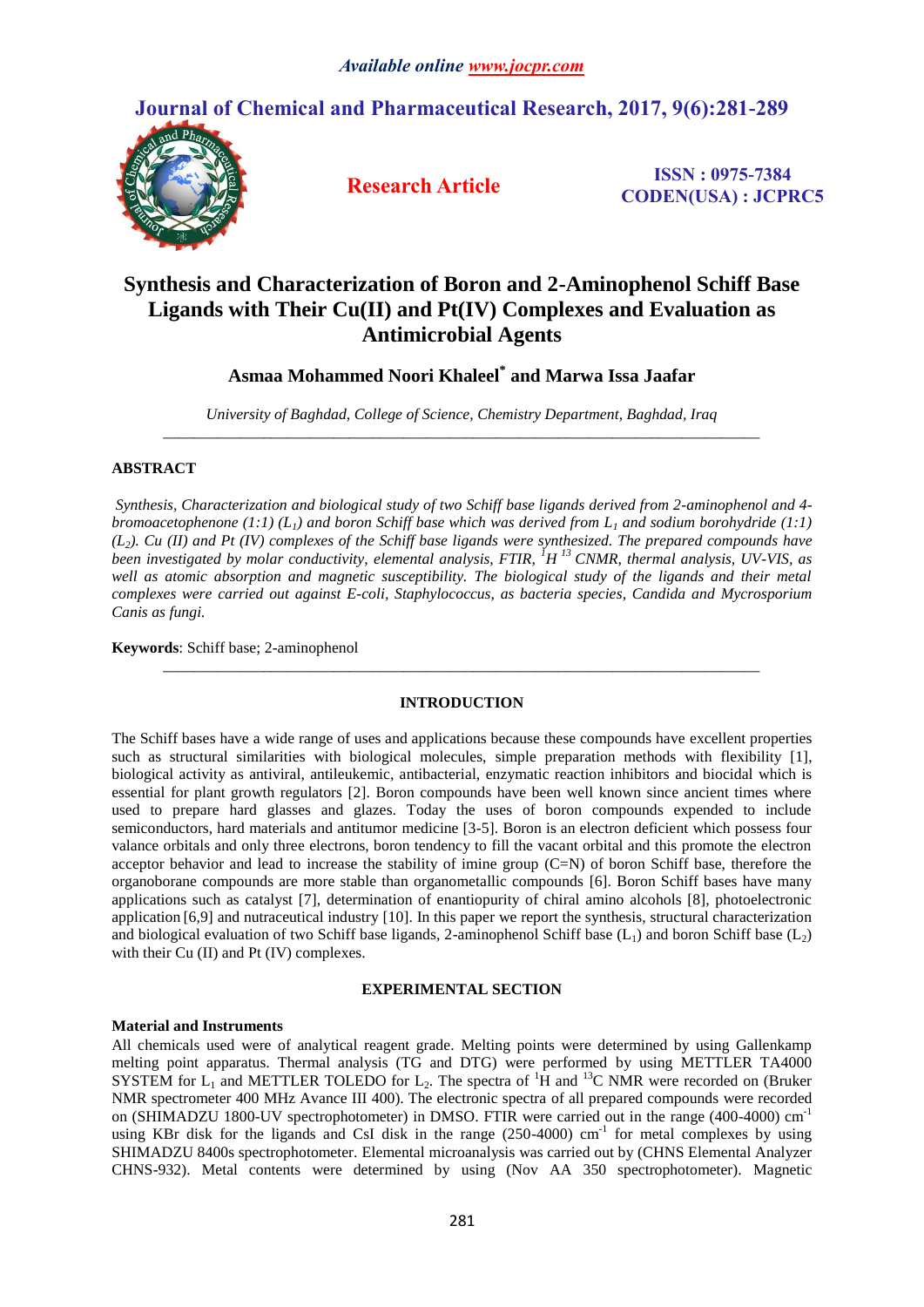susceptibility measurements were performed at room temperature by using (Auto Magnetic Susceptibility Balance Model Sherwood Scientific). Molar conductivity was measured in DMSO at room temperature by using Hunts Capacitor Trade Mark British made. Chloride contents were determined by using Mohr method.

# **Methods**

# **Synthesis of 2-((1-(4-bromophenyl)ethylidine)amino)phenol (L1):**

This ligand has been prepared in our previous work [11].

# **Synthesis of 2-borane((1-(4-bromophenyl)ethylidene)amino)phenol (L2):**

A hot solution of Schiff base  $(L_1)$  (0.173 gm, 0.59 mmol) in 60 ml tetrahydrofurane (THF) was added gradually to a boiled suspension of sodium borohydride (0.045 gm, 1.19 mmol) in 10 ml THF. The mixture was heated under reflux for 16 hr with stirring and the color of solution changed from green to brown. The brown product was obtained by concentrated the reaction mixture and then a little amount of n-hexane was added, washed several times with n-hexane and dried in air (Figure 1).



**Figure 1: The structures of synthesized ligands L<sup>1</sup> and L<sup>2</sup>**

# **Synthesis of Cu (II) complexes C1 and C3:**

To a hot solution of  $L_1$  (0.1 gm, 0.2128 mmol) in a mixture of methanol: aceton (2:1) was added a methanolic solution of CuCl<sub>2.</sub>2H<sub>2</sub>O (0.0181 gm, 0.1064 mmol) for C<sub>1</sub> complex. The mixture was heated under reflux for four hours. Dark brown precipitate was obtained after evaporating part of the solvent and adding ether. Washed several times with ether and dried. The preparation method of copper complex  $(C_3)$  was similar to that of  $(C_1)$ , using  $L_2 (0.0713 \text{ gm}, 0.2034 \text{ mmol})$  with CuCl<sub>2</sub>.2H<sub>2</sub>O (0.0173 gm, 0.1017 mmol).

### **Synthesis of platinum complexes**  $C_2$  **and**  $C_4$ **<b>:**

The preparation methods of platinum complexes were similar to that of  $(C_1)$ , using  $L_1$  or  $L_2$  0.1g (0.2128 and 0.2852 mmol) respectively and  $K_2PtCl_6$  (0.0517g, 0.1064 mmol) in 6 ml DMSO for  $C_2$  and (0.0693 g, 0.1426 mmol) in 24 ml DMSO for  $C_4$  respectively.

# **RESULTS AND DISCUSSION**

The physical and analytical data (Table 1) are agreement with suggested structures of studied compounds.

| <b>Symbol</b> | <b>Color</b> | Yield% | m.p °C  |          | <b>CHN</b> analysis<br>Found(calc.) |        | $M\%$ vFound(calc.) | Cl% Found(calc.) |
|---------------|--------------|--------|---------|----------|-------------------------------------|--------|---------------------|------------------|
|               |              |        |         | $C\%$    | H%                                  | $N\%$  |                     |                  |
| $L_1$         | Golden-brown | 21.9   | 134-137 | 56.27    | 5.95                                | 4.34   |                     |                  |
|               |              |        |         | $-56.18$ | $-6.8$                              | $-3$   |                     |                  |
| $L_2$         | Brown        | 57.2   | >240    | 48.3     | 5.04                                | 4.93   |                     |                  |
|               |              |        |         | $-49.29$ | $-5.8$                              | $-4$   |                     |                  |
| $C_1$         | Dark brown   | 48.3   | >360    | 52.53    | 3.57                                | 3.82   | 10.88               | 2.6              |
|               |              |        |         | $-51.92$ | $-3.7$                              | $-4.3$ | $-9.87$             | $-2.7$           |
| $C_{2}$       | Dark brown   | 39.2   | >360    | 24.42    | 2.55                                | 1.59   |                     | 2.8              |
|               |              |        |         | $-23.43$ | $-3.1$                              | $-2$   |                     | $-4.5$           |
| $C_3$         | Dark brown   | 93.7   | >360    | 32.7     | 4.09                                | 1.89   | 4.82                | 7.4              |
|               |              |        |         | $-33.79$ | $-4.9$                              | $-2.8$ | $-5.63$             | $-7.1$           |
| $C_4$         | Dark brown   | 92.9   | >360    | 21       | 3.19                                | 1.79   |                     |                  |
|               |              |        |         | $-21.92$ | $-4.2$                              | $-1.8$ |                     |                  |

**Table 1: The physical properties and analytical data for two ligands and their metal complexes**

### **IR Spectra**

The data of IR spectra of studied ligands and their metal complexes are listed in Table 2 and the spectra of  $L_1$ and  $L_2$  are shown in Figure 2. The peaks appeared at (3420-3452) cm<sup>-1</sup> were attributed to lattice water while the coordinated water was exhibited peaks at observed at  $(3379, 651)$  and  $(3406, 756)$  cm<sup>-1</sup> [12-14]. The spectra of  $L_1$ ,  $L_2$ ,  $C_1$  and  $C_2$  were exhibited strong peaks at (3400-3520) cm<sup>-1</sup> which were assigned to stretching vibration of OH group, this band was shifted to lower frequency in the spectrum of  $C_2$  complex at 3400 cm<sup>-1</sup> as a result of complexation [15,16] and disappeared in spectra of  $C_3$  and  $C_4$  because of the binding of metal ions with oxygen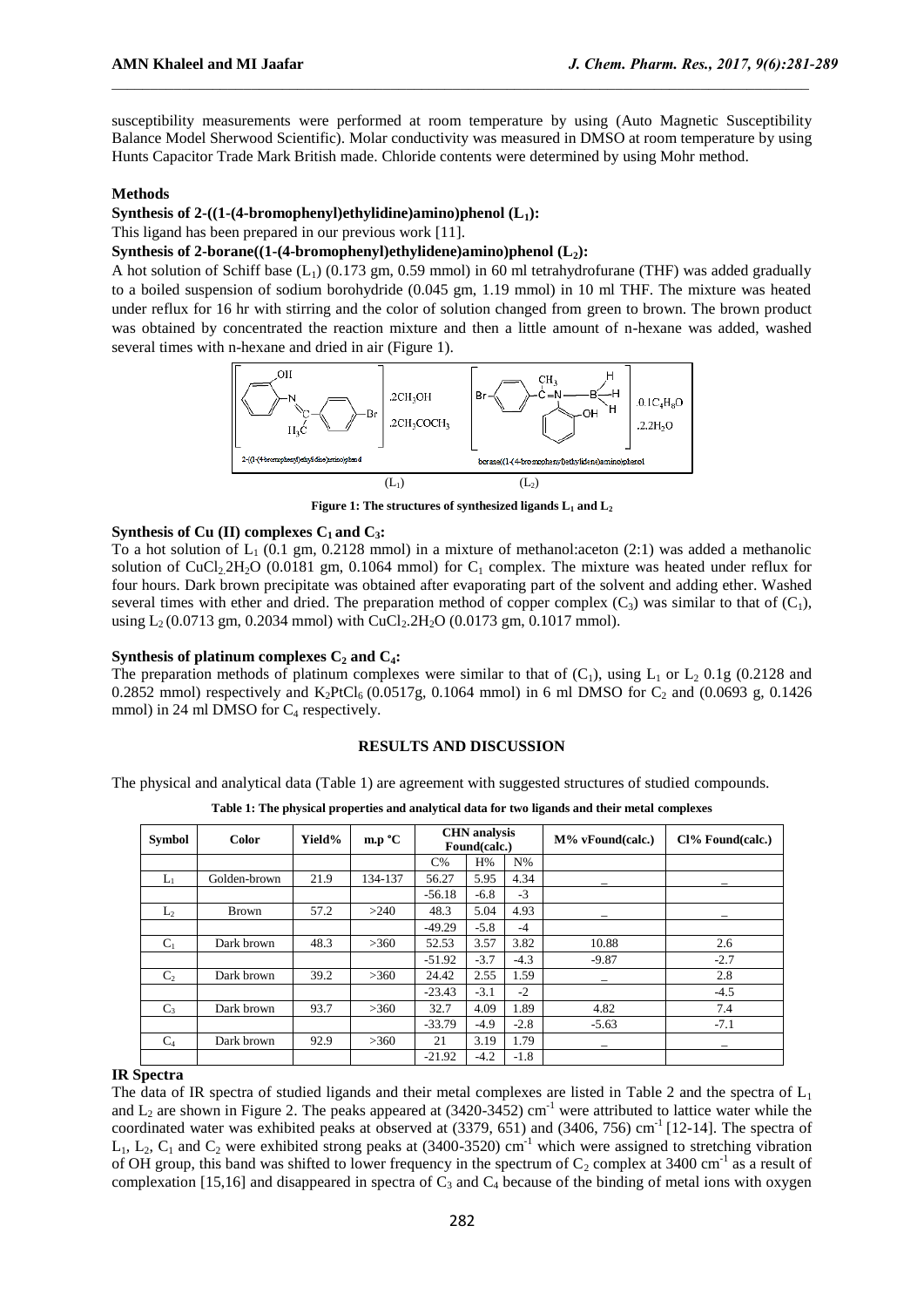atom of OH group. The band appeared at 2340 cm<sup>-1</sup> in spectra of  $L_2$ ,  $C_3$  and  $C_4$  assigned to vibrational mode of B-H [12]. The band at 1415 cm<sup>-1</sup> in spectrum of  $L_2$  was attributed to the stretching vibration of B-N, this band not changed in spectra of  $C_3$  and  $C_4$  complexes [12]. The azomethine group (C=N) exhibited peak at 1581 cm<sup>-1</sup> for  $L_1$  while this peak shifted to lower frequency at 1562 cm<sup>-1</sup> for  $L_2$  and this due to binding of BH<sub>3</sub> with nitrogen atom of C=N. The spectrum of metal complex  $C_2$  showed shifted to lower frequency in this peak at 1577 cm<sup>-1</sup> comparison with  $L_1$  and the spectrum of  $C_1$  exhibited change in profile of C=N peak, this due to the binding between N atom and metal ions  $[16,17]$ . Peaks that noticed at range 304-491 cm<sup>-1</sup> were assigned to stretching vibration of M-Cl, M-O and M-N [13,15,18].

**Table 2: IR spectra of two ligands and their metal complexes**

| Compound       | $vO-H$                   | $vB-H$ | $vB-N$ | $vC=N$ | <b>H2O</b> lattice (coordinate) | $vM-O$ | $vM-N$ | $vM-Cl$ |
|----------------|--------------------------|--------|--------|--------|---------------------------------|--------|--------|---------|
| L1             | 3448                     | ۰      |        | 1581   | $\overline{\phantom{a}}$        | ۰      |        |         |
| C1             | 3440                     | ۰      |        | 1583   | $\overline{\phantom{a}}$        |        | 387    | 312     |
| C <sub>2</sub> | 3400                     | ۰      |        | 1577   | 3420                            | 500    | 435    | 318     |
| L2             | 3520                     | 2340   | 1415   | 1562   | 3425                            | ۰      |        |         |
| C <sub>3</sub> | $\overline{\phantom{a}}$ | 2340   | 1413   | 1566   | 3452                            | 441    |        | 304     |
|                |                          |        |        |        | $-34,06,756$                    |        |        |         |
| C <sub>4</sub> | $\overline{\phantom{a}}$ | 2340   | 1415   | 1565   | 3448                            | 491    |        | 329     |
|                |                          |        |        |        | $-33,79,651$                    |        |        |         |



**Figure 2: The IR spectra of ligands L1 and L2**

# **<sup>1</sup>HNMR Spectra**

The data of <sup>1</sup>HNMR are listed in Table 3 and the NMR spectra in DMSO of  $L_1$  and  $L_2$  are shown in (Figure 3). The spectra of two ligands showed chemical shift at 8.9 and 8.5 ppm for  $L_1$  and  $L_2$  respectively and this due to OH proton [14]. The multiple peaks observed at the range  $\delta(6.3-6.8)$  ppm referred to aromatic protons [19]. The spectrum of  $L_1$  exhibited a peak at  $\delta$  (1.9 ppm) which assigned to CH<sub>3</sub> protons and acetone (CH<sub>3</sub>) [14,16]. Chemical shifts of methanolic CH<sub>3</sub> protons and the dissolved water in DMSO appeared at  $\delta$  (3.3 ppm) [16]. The weak band appeared at  $\delta$  (4.3 ppm) is due to methanolic OH proton [16]. The spectrum of L<sub>2</sub> exhibited peak at  $\delta$ (1 ppm) which was referred to CH<sub>3</sub> protons [14,16]. The peak observed at ( $\delta$  1.65 ppm) attributed to THF protons (mark: 16), while the broad peak appeared at  $\delta$  (3.4 ppm) due to protons of THF (mark: 17), BH, H<sub>2</sub>O and dissolved water in DMSO [12-20]. Strong peak appeared at  $\delta$  (2.5 ppm) was assigned to residual DMSO [12,14].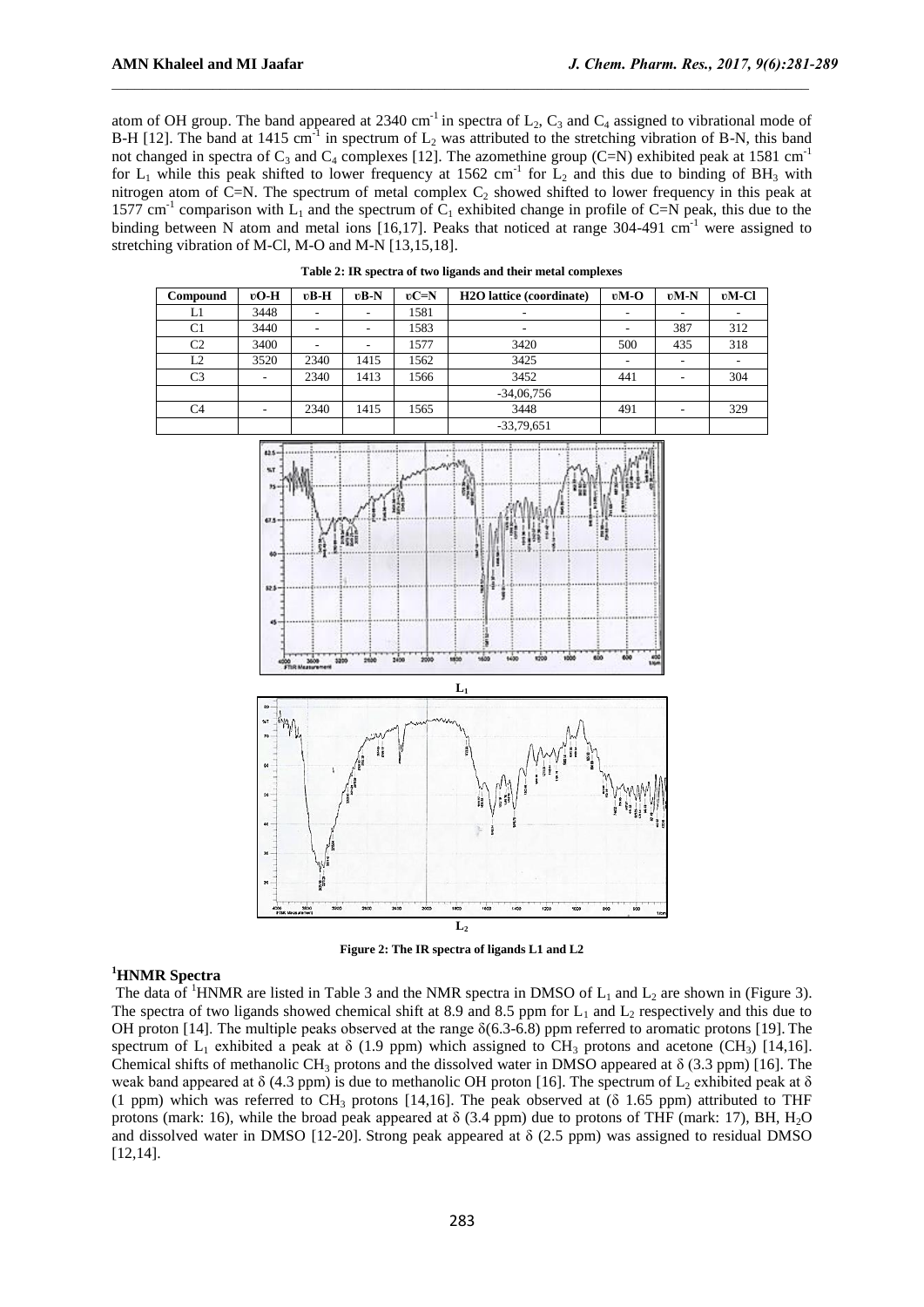|                                          | $L_1$          |                                                                             | L <sub>2</sub>                           |             |                                                            |  |
|------------------------------------------|----------------|-----------------------------------------------------------------------------|------------------------------------------|-------------|------------------------------------------------------------|--|
| <b>Chemical shifts</b><br>$\delta$ (ppm) | Mark           | <b>Assignments in DMSO</b>                                                  | <b>Chemical shifts</b><br>$\delta$ (ppm) | Mark        | <b>Assignments in</b><br><b>DMSO</b>                       |  |
| $1.9.9H$ <sub>s</sub>                    | 8,16,18        | $CH3$ protons and $CH3$ in<br>acetone protons                               | $1.3H$ .s                                | 8           | $CH3$ protons                                              |  |
| 3.3,3H,s                                 | 15             | Methanolic CH <sub>3</sub> protons<br>and dissolved water in<br><b>DMSO</b> | 1.65,4H,s                                | 16          | $2(CH2)$ of THF                                            |  |
| 4.3, 1H, s                               | 15             | Methanolic OH proton                                                        | $3.4.9H$ <sub>s</sub>                    | 15.17.18    | $BH, H2O, 2(CH2)$ of<br>THF and dissolved<br>water in DMSO |  |
| $6.3 - 6.6, 8H, m$                       | $03$ -Jun      | Aromatic protons                                                            | $6.3 - 6.8, 8H, m$                       | $03-J$ un   | Aromatic protons                                           |  |
|                                          | 10, 11, 13, 14 |                                                                             |                                          | 10,11,13,14 |                                                            |  |
| 8.9,1H,s                                 | 2              | O-H proton                                                                  | 8.5,1H <sub>,s</sub>                     |             | O-H proton                                                 |  |

| Table 3: Chemical shifts for 1HNMR of L1 and L2 |  |
|-------------------------------------------------|--|
|-------------------------------------------------|--|





# **<sup>13</sup>CNMR Spectra**

The data of <sup>13</sup>CNMR are listed in Table 4. The ligands spectra in DMSO exhibited multiple peaks at range  $\delta(114-125.2)$  ppm which due to aromatic carbon [14]. The single peaks observed at  $\delta(130.4, 125$  ppm) for L<sub>1</sub> and  $L_2$  respectively attributed to chemical shift of C-N (mark:1) [21]. The peak at  $\delta$  (132.6 and 132.5 ppm) for L<sub>1</sub> and L<sub>2</sub> respectively due to carbon of C-Br [16]. Chemical shift of phenolic carbon (mark: 2) appeared at  $\delta$ (144 and 144.1 ppm) for  $L_1$  and  $L_2$  respectively [16]. The azomethine carbon showed chemical shift at  $\delta$  (172) and 166.1 ppm) for L<sub>1</sub> and L<sub>2</sub> respectively [14]. The spectrum of L<sub>1</sub> exhibited peak at  $\delta$  (20 ppm) which due to  $CH_3$  carbon [14], while the peak at  $\delta$  (34 ppm) was attributed to CH<sub>3</sub> of acetone [16]. The methanolic carbon exhibited chemical shift at  $\delta$  (49 ppm) and the carbon of acetone (mark: 17) showed chemical shift at  $\delta$  (204 ppm) [16]. The spectrum of  $L_2$  showed another peaks, the peak appeared at  $\delta$  (18 ppm) which assigned to methyl group carbon [14]. The carbons of THF (mark: 16) showed a peak at  $\delta$  (24.5 ppm), while the carbons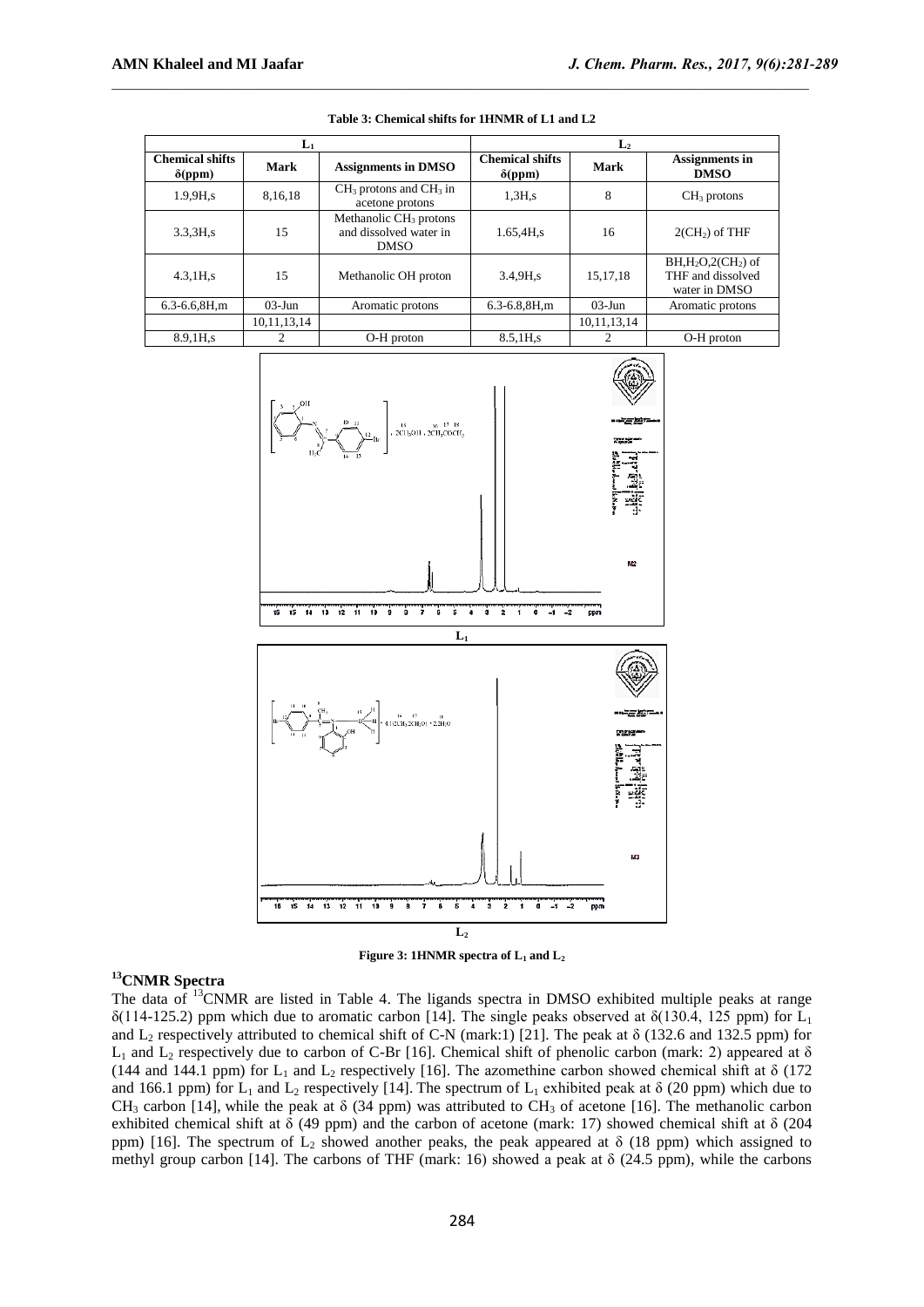(mark:17) exhibited peak at  $\delta(68.3 \text{ ppm})$  [16]. The peak appeared at  $\delta(40 \text{ ppm})$  was attributed to chemical shift of DMSO [16].

# **Thermal Analysis TG and DTG**

TG and DTG data of studied ligands are listed in Table 5 and their thermograms are showed in (Figure 4). The first step for each ligand involved loss of solvents and water molecules because of their low boiling points at temperature range (33.7-172.3°C) and (20.6-85°C) for  $L_1$  and  $L_2$  respectively. The thermogram of  $L_1$  showed the decomposition of  $L_1$  through four steps at temperature range (33.7-601.3°C) without residue, while the decomposition of  $L_2$  carried out through four steps at temperature range (20.6-650°C) with residue and this means the  $L_2$  is more stable than  $L_1$  [22-24].

|                                             | $L_1$             |                             | L <sub>2</sub>                           |                   |                           |  |
|---------------------------------------------|-------------------|-----------------------------|------------------------------------------|-------------------|---------------------------|--|
| <b>Chemical</b><br>shifts<br>$\delta$ (ppm) | Mark              | <b>Assignment</b><br>inDMSO | <b>Chemical shifts</b><br>$\delta$ (ppm) | Mark              | <b>Assignment in DMSO</b> |  |
| 20                                          | 8                 | Carbon of methyl<br>group   | 18                                       | 8                 | Carbon of methyl group    |  |
| 34                                          | 16,18             | Carbon of acetone           | 24.5                                     | 16                | $2(CH2)$ of THF           |  |
| 49                                          | 15                | Methanolic<br>carbon        | 68.3                                     | 17                | $2(CH_2)$ of THF          |  |
| 114-125.2                                   | $03$ -Jun         | Aromatic carbons            | 114.5-120.5                              | $03$ -Jun         | Aromatic carbon           |  |
|                                             | 9, 10, 11, 13, 14 |                             |                                          | 9, 10, 11, 13, 14 |                           |  |
| 130.4                                       | 1                 | Carbon of amine             | 125                                      | 1                 | Carbon of amine           |  |
| 132.6                                       | 12                | Carbon of brom              | 132.5                                    | 12                | Carbon of brom            |  |
| 144                                         | 2                 | Phenolic carbon             | 144.1                                    | $\overline{c}$    | Phenolic carbon           |  |
| 172                                         | 7                 | Carbon of<br>azomethine     | 166.1                                    | $\overline{7}$    | Carbon of azomethine      |  |
| 204                                         | 17                | Carbon of acetone           |                                          |                   |                           |  |

**Table 4: Chemical shifts (ppm) for 13CNMR of L<sup>1</sup> and L<sup>2</sup>**

**Table 5: Thermal decomposition of L<sup>1</sup> and L<sup>2</sup>**

| Compound                            | <b>Steps</b>                          | Temp. range<br>of<br><b>Decomposition</b><br>$\rm ^{\circ}C$ | Peak temp<br>at DTG $^{\circ}$ C | % weight loss<br>Found (calc.) |
|-------------------------------------|---------------------------------------|--------------------------------------------------------------|----------------------------------|--------------------------------|
|                                     | $2$ CH <sub>3</sub> OH                | 33.7-172.3                                                   | 146.3                            |                                |
|                                     | $2$ CH <sub>3</sub> COCH <sub>3</sub> |                                                              |                                  | 38.83 (40.00)                  |
| $L_1$<br>C6H12NOBr.2CH3OH.2CH3COCH3 | 8 H                                   |                                                              |                                  |                                |
| $M$ , wt= 469.9                     | $C_6Br + C_6$                         | 172.3-280.7                                                  | 207                              | 46.48 (47.64)                  |
|                                     | C                                     | 280.7-354.3                                                  | 324                              | 3.17(2.55)                     |
|                                     | $CH_3 + N + OH$                       | 354.3-601.3                                                  | 458.3                            | 11.53(9.78)                    |
|                                     | $0.1C_4H_4O$                          | 20.6-85                                                      | 88                               | 12.30(13.35)                   |
|                                     | 2.2H <sub>2</sub> O                   |                                                              |                                  |                                |
| L2<br>C14H15NOBBr.0.1C4H8O.2.2H2O   | Br                                    | 85-170                                                       | 178                              | 21.53(22.79)                   |
| $M.wt = 350.52$                     | $BH3+CH3+OH$                          | 170-320                                                      | 323                              | 13.73(13.07)                   |
|                                     | $C_6H_4$                              | 320-446                                                      | 480                              | 22.13(21.68)                   |
|                                     | $C_6H_4CN$ (residue)                  | 446-650                                                      |                                  | 30.30(29.09)                   |

#### **Electronic Spectra, Magnetic Moments and Molar Conductivity**

The data of UV-Vis spectra of  $L_1$ ,  $L_2$  and their metal complexes in DMSO are listed in Table 6. The spectra of ligands (Figure 5) showed the intense band at 40650 and 41493 cm<sup>-1</sup> for L<sub>1</sub> and L<sub>2</sub> respectively due to  $\pi \rightarrow \pi$ <sup>\*</sup> transition and weak intensity band at 23980 and 19758 cm<sup>-1</sup> of L<sub>1</sub> and L<sub>2</sub> respectively which referred to n→ $\pi$ <sup>\*</sup> transition. The copper and platinum complexes of L<sub>1</sub> and L<sub>2</sub> exhibited blue shift of ligand bands ( $\pi \rightarrow \pi^*$ ). The spectrum of copper complex  $(C_1)$  (Figure 5) showed three bands at 15329, 19794 and 20976 cm<sup>-1</sup> which were assigned to <sup>2</sup>B<sub>1</sub>g→<sup>2</sup>A<sub>1</sub>g, <sup>2</sup>B<sub>1</sub>g→<sup>2</sup>B<sub>2</sub>g and <sup>2</sup>B<sub>1</sub>g→<sup>2</sup>Eg transitions respectively of tetragonally distorted octahedral Cu(II) complexes [14]. A three absorption bands were observed in the spectrum of copper complex  $(C_3)$  at 11030, 15480 and 19671 cm<sup>-1</sup> which attributed to <sup>2</sup>B<sub>1</sub>g→<sup>2</sup>A<sub>1</sub>g, <sup>2</sup>B<sub>1</sub>g→<sup>2</sup>B<sub>2</sub>g and <sup>2</sup>B<sub>1</sub>g→<sup>2</sup>Eg transitions respectively, as well as the absorption band at  $24154 \text{ cm}^{-1}$  which were belong to charge transfer transition (C.T) [13,14,25].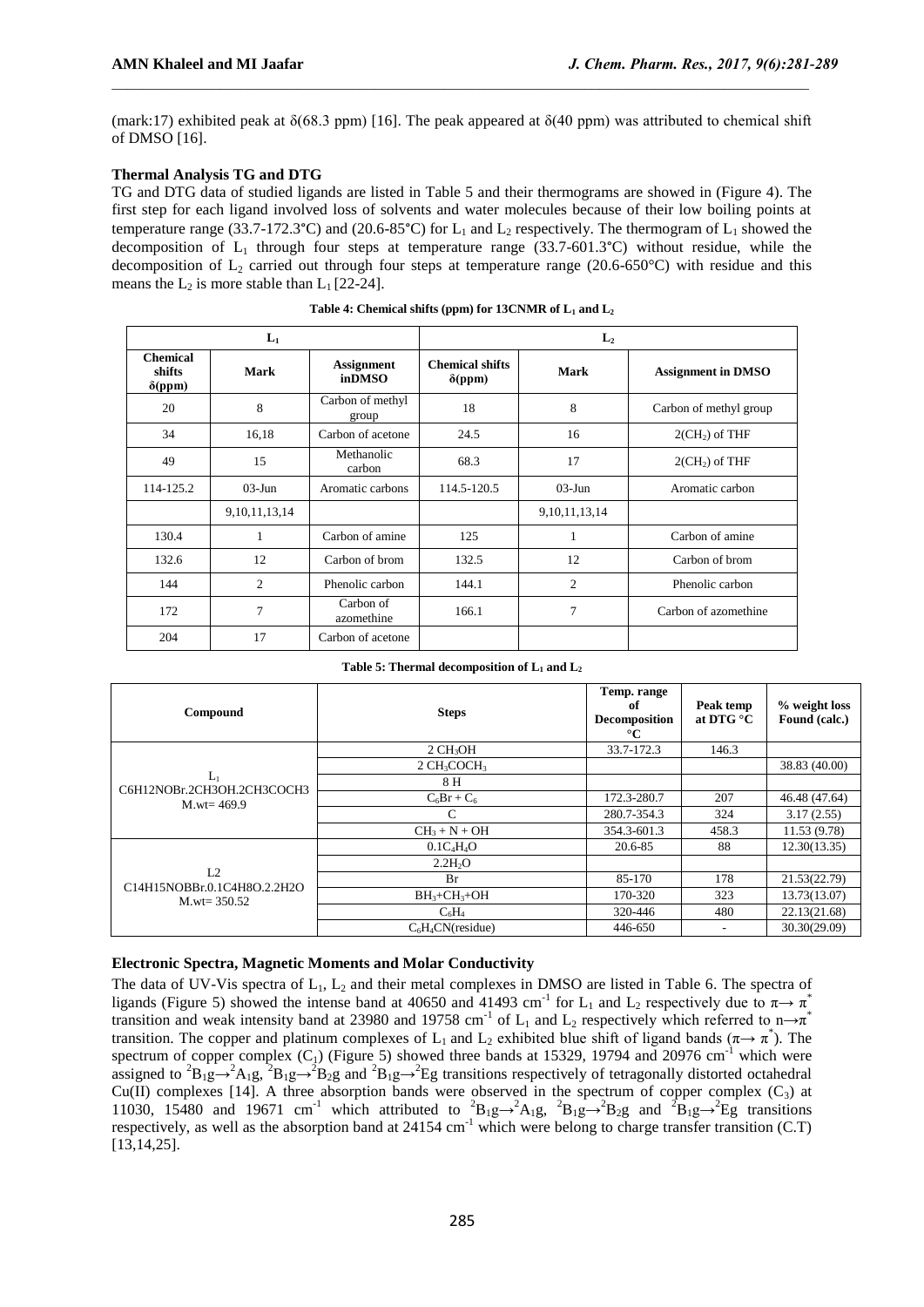

**Figure 4: Thermograms of Ligands L<sup>1</sup> and L<sup>2</sup>**

The magnetic moments of copper complexes  $C_1$  and  $C_3$  were  $\mu$  eff = 2.4 and 2.6 B.M of  $C_1$  and  $C_2$  respectively, these values due to octahedral geometry [26]. The spectrum of diamagnetic platinum complex  $C_2$  showed bands at 12195, 22935 and 29614 cm<sup>-1</sup> which assigned to  ${}^{1}A_{1}g\rightarrow {}^{3}T_{1}g$  (H),  ${}^{1}A_{1}g\rightarrow {}^{3}T_{2}g$  and  ${}^{1}A_{1}g\rightarrow {}^{1}T_{1}g(C.T)$  transition respectively of octahedral platinum (IV) complexes [13,27,28]. Two absorption bands were observed in spectrum of Pt(IV) complex (C<sub>4</sub>) (Figure 5) at 11035 and 21643 cm<sup>-1</sup> which were referred to <sup>1</sup>A<sub>1</sub>g→<sup>3</sup>T<sub>1</sub>g(H) and  ${}^{1}\text{A}_{1}\text{g} \rightarrow {}^{3}\text{T}_{2}\text{g}$  transitions respectively of octahedral platinum (IV) complexes. [13,27,28]. The molar conductivity data in DMSO were 0.033, 0.059, 0.121 and 0.163 S.mol<sup>-1</sup>.cm<sup>-1</sup> for  $C_1$ ,  $C_2$ ,  $C_3$  and  $C_4$  complexes respectively indicating the nonelectrolytic properties of complexes [29]. The suggested structures of complexes were shown in (Figure 6).

# **Biological Screening**

The data of biological activity were listed in Table 7. The studied compounds and starting materials were tested as antibacterial and antifungal agents against gram negative bacteria (*E. coli*), gram positive bacteria *(Staphylococcus aureus*), (*Candida*) and *(Mycrosporium Canis*). The test was carried out by diffusion method for studied compounds in DMSO and concentration  $10^{-2}$  M. The tested compounds exhibited different activities against *Staphylococcus aureus*, *Candida* and *Mycrosporium canis*, while these compounds were inactive against *E. coli*. The results have been compared with three kinds of antibiotics cephalexim, cefatoxim and ketoconazole.

| <b>Symbol</b>          | <b>Band position cm-1</b> | <b>Assignments</b>                                          | $\mu_{\rm eff. \, B.M}$ | Molar Conductivity S.mol <sup>-1</sup> .cm <sup>-1</sup> | <b>Suggested structures</b> |  |
|------------------------|---------------------------|-------------------------------------------------------------|-------------------------|----------------------------------------------------------|-----------------------------|--|
|                        | $v_1$ 15329               | ${}^{2}B_{1}g \rightarrow {}^{2}A_{1}g$                     |                         |                                                          |                             |  |
| $C_{1 \text{ Cu(II)}}$ | $v_2$ , 19794             | ${}^{2}B_{1}g \rightarrow {}^{2}B_{2}g$                     | 2.4                     | 0.0337                                                   | octahedral                  |  |
|                        | $v_3$ 20976               | ${}^{2}B_{1}g \rightarrow {}^{2}Eg(C.T)$                    |                         |                                                          |                             |  |
|                        | $v_1$ 12195               | ${}^{1}A_{1}g \rightarrow {}^{3}T_{1}g(H)$                  |                         |                                                          |                             |  |
| $C_{2 \text{ Pt(IV)}}$ | $v_2$ , 22935             | ${}^1A_1g \rightarrow {}^3T_2g$                             | diamagnetic             | 0.0591<br>0.121<br>0.163                                 | octahedral                  |  |
|                        | $v_3$ 29614               | ${}^{1}A_{1}g \rightarrow {}^{1}T_{1}g(C.T)$                |                         |                                                          |                             |  |
|                        | $v_1$ 11030               | ${}^{2}B_{1}g \rightarrow {}^{2}A_{1}g$                     |                         |                                                          |                             |  |
|                        | $v_2$ , 15480             | ${}^{2}B_{1}g \rightarrow {}^{2}B_{2}g$                     | 2.6                     |                                                          | octahedral                  |  |
| $C_{3 \text{ Cu(II)}}$ | $v_3$ 19671               | <sup>2</sup> B <sub>1</sub> g $\rightarrow$ <sup>2</sup> Eg |                         |                                                          |                             |  |
|                        | $v_4$ 24154               | $L \rightarrow M(C.T)$                                      |                         |                                                          |                             |  |
|                        | $v_1$ 11035               | ${}^{1}A_{1}g \rightarrow {}^{3}T_{1}g(H)$                  |                         |                                                          | octahedral                  |  |
| $C_{4\text{ Pt(IV)}}$  | $v_2$ 21643               | ${}^1A_1g \rightarrow {}^3T_2g$                             | diamagnetic             |                                                          |                             |  |

**Table 6: Electronic spectra, magnetic moment and molar conductance with suggested structures of L<sup>1</sup> and L<sup>2</sup> complexes**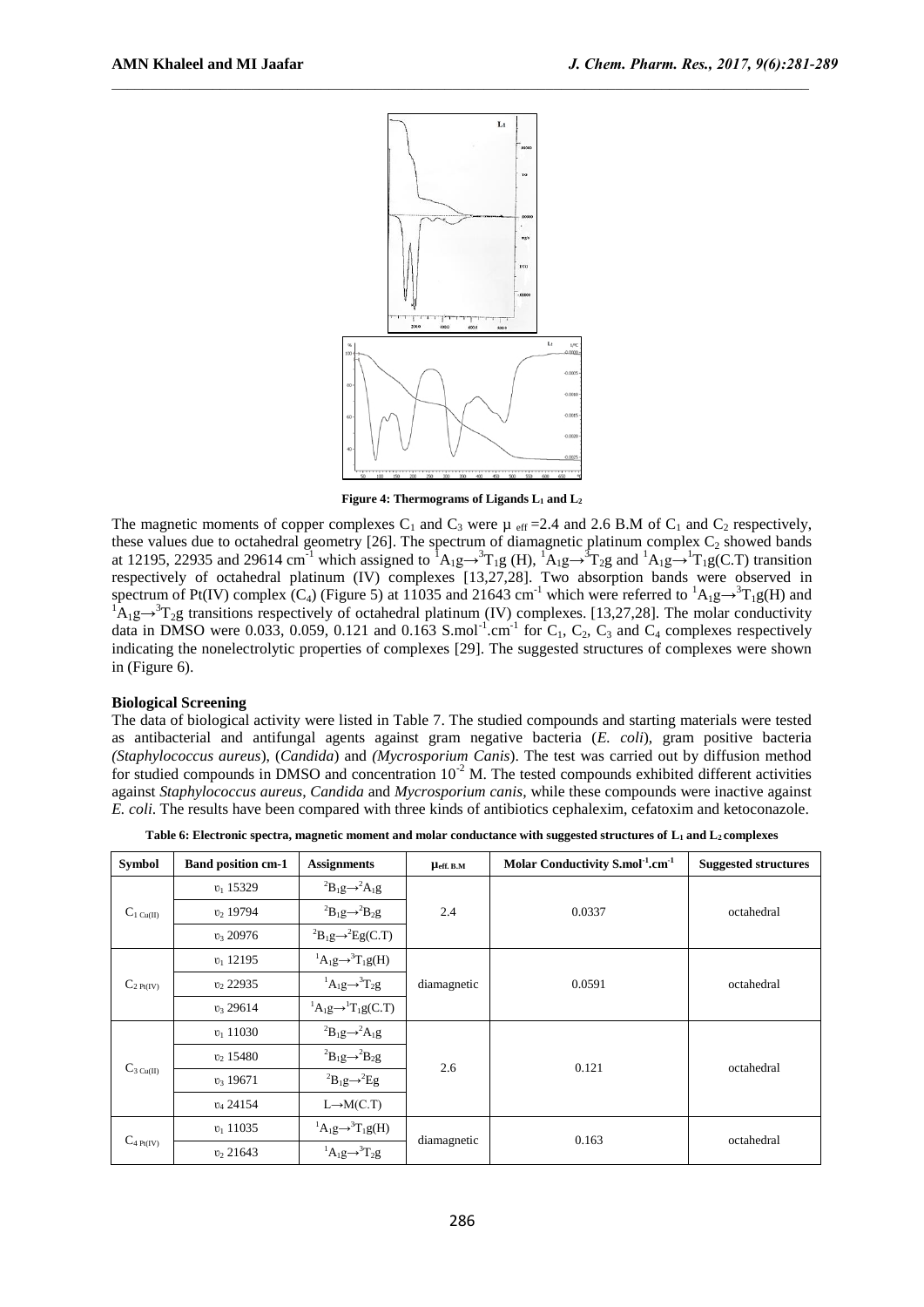





287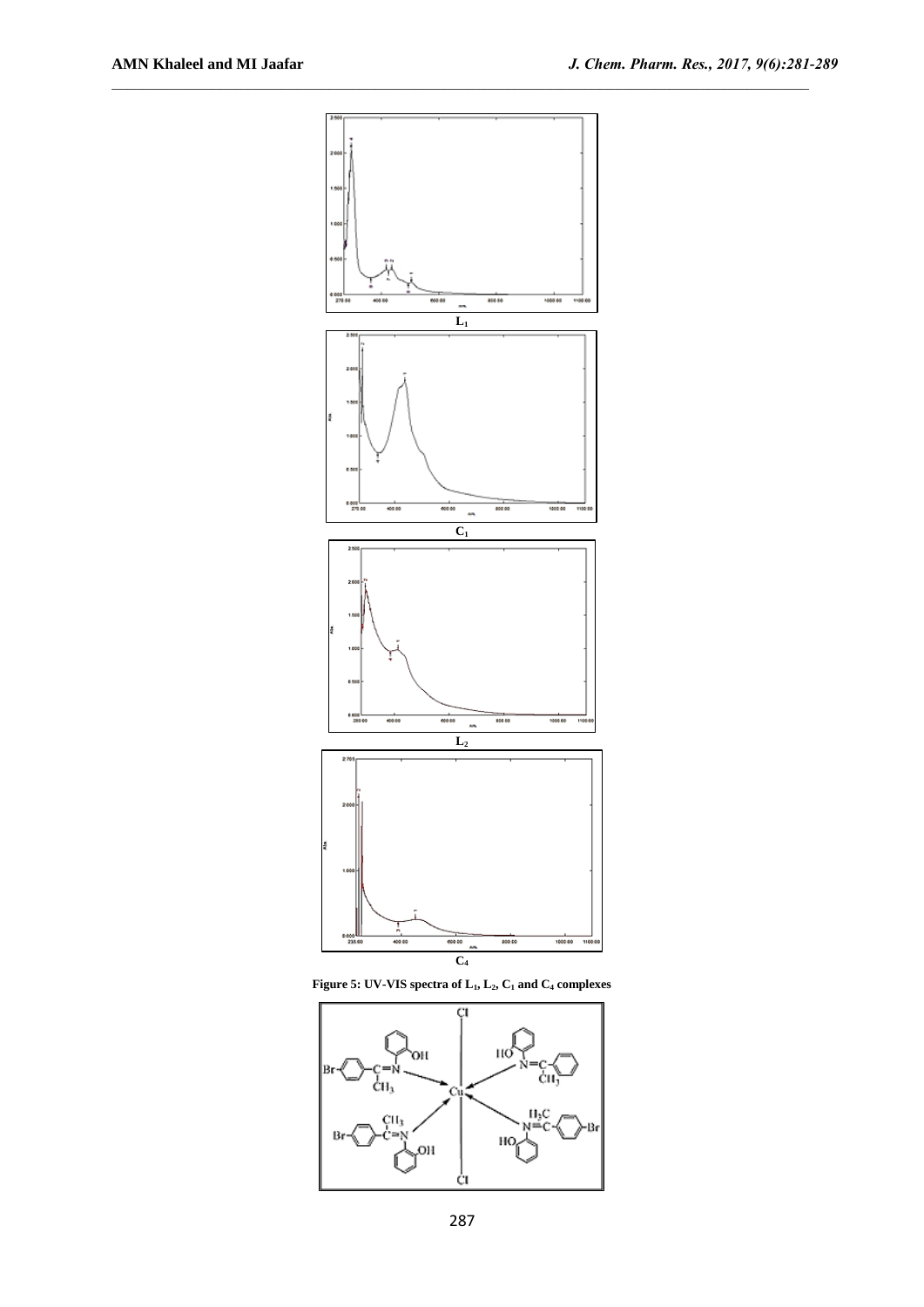

**Figure 6: The suggested structures of synthesized complexes**

| Table 7: Antibacterial and antifungal activity of two ligands and their metal complexes |
|-----------------------------------------------------------------------------------------|
|-----------------------------------------------------------------------------------------|

| <b>Compounds</b>          | Staphylococcus aureus<br>diameter mm | E. coli diameter<br>mm | Candida diameter<br>mm | Mycrosporium Canis diameter<br>mm |
|---------------------------|--------------------------------------|------------------------|------------------------|-----------------------------------|
| <b>DMSO</b>               | zero                                 | zero                   | zero                   | zero                              |
| 2-aminophenol             | 36                                   | zero                   | 18                     | zero                              |
| $4-$<br>bromoacetophenone | zero                                 | zero                   | zero                   | zero                              |
| Sodium<br>borohydride     | zero                                 | zero                   | zero                   | zero                              |
| $L_1$                     | 20                                   | zero                   | 12                     | 15                                |
| $L_2$                     | 23                                   | zero                   | 12                     | zero                              |
| $C_1$                     | 32                                   | zero                   | 34                     | 23                                |
| $\mathbf{C}_2$            | 20                                   | zero                   | 10                     | zero                              |
| $C_3$                     | 20                                   | zero                   | 15                     | 13                                |
| C <sub>4</sub>            | zero                                 | zero                   | zero                   | zero                              |
| Cephalexim                | 25                                   | zero                   | ۰                      | $\overline{\phantom{a}}$          |
| Cefatoxim                 | 48                                   | 45                     |                        |                                   |
| Ketoconazole              | ٠                                    | ٠                      | zero                   | 20                                |